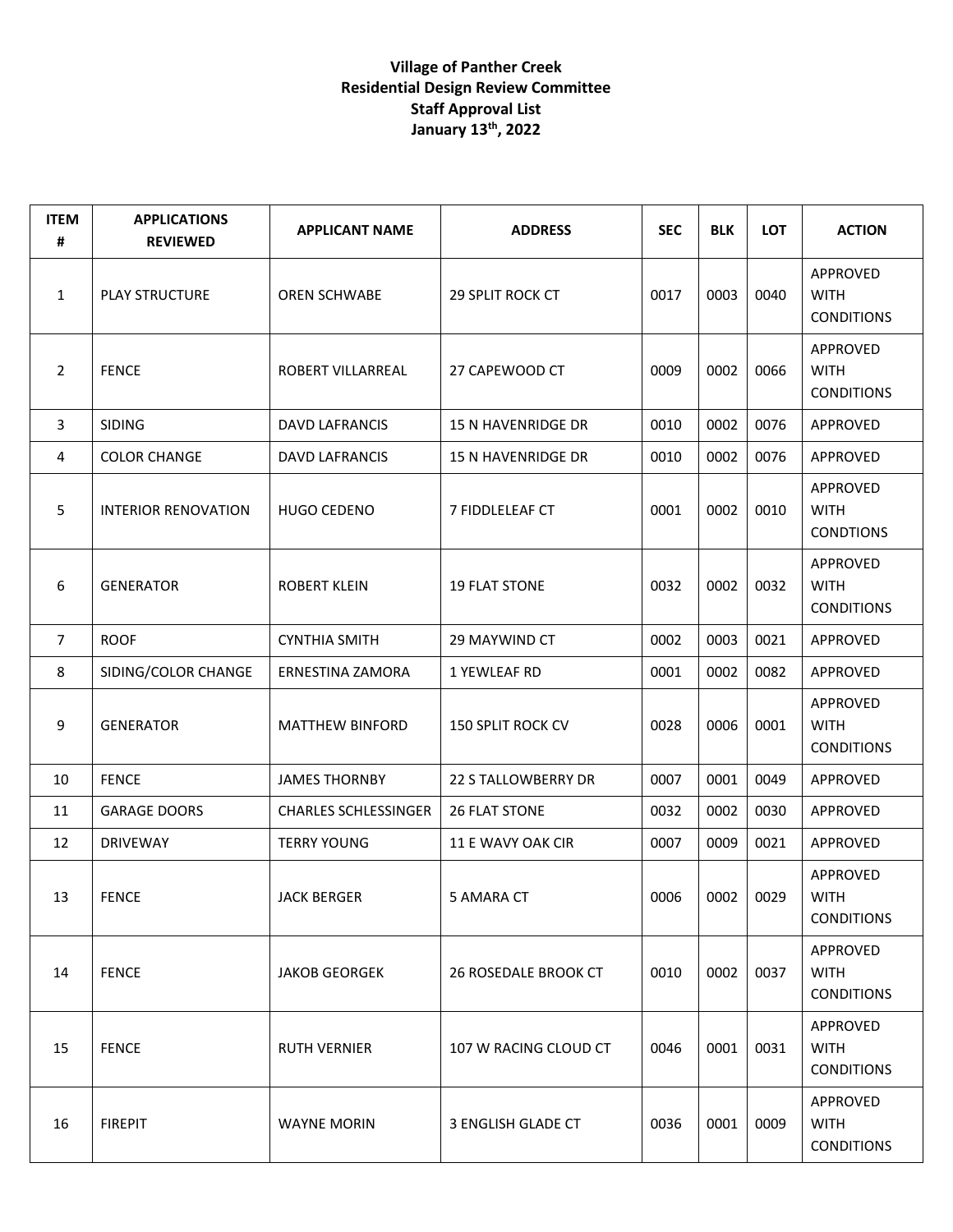## **Village of Panther Creek Residential Design Review Committee Staff Approval List January 13th, 2022**

| 17 | <b>PAVING</b>       | <b>WAYNE MORIN</b>          | 3 ENGLISH GLADE CT          | 0036 | 0001 | 0009 | APPROVED<br><b>WITH</b><br><b>CONDITIONS</b> |
|----|---------------------|-----------------------------|-----------------------------|------|------|------|----------------------------------------------|
| 18 | <b>DOOR</b>         | <b>JAMES THOMPSON JR</b>    | 17 TREMONT WOODS CT         | 0016 | 0002 | 0034 | APPROVED                                     |
| 19 | <b>ROOF</b>         | MICHAEL WEINSTEIN           | 47 BITTERWOOD CIR           | 0020 | 0001 | 0012 | <b>APPROVED</b>                              |
| 20 | <b>GENERATOR</b>    | <b>PAOLO GROSSI</b>         | <b>26 PLEASURE COVE DR</b>  | 0023 | 0003 | 0014 | APPROVED<br><b>WITH</b><br><b>CONDITIONS</b> |
| 21 | TREE REMOVAL        | URS GESER                   | <b>62 N TURTLE ROCK CT</b>  | 0032 | 0002 | 0042 | APPROVED<br><b>WITH</b><br><b>CONDITIONS</b> |
| 22 | <b>COLOR CHANGE</b> | <b>CHARLES SCHLESSINGER</b> | <b>26 FLAT STONE</b>        | 0032 | 0002 | 0030 | APPROVED                                     |
| 23 | <b>DOORS</b>        | <b>BRUCE LIGHT</b>          | 50 PEBBLE HOLLOW CT         | 0032 | 0002 | 0068 | APPROVED                                     |
| 24 | <b>WINDOWS</b>      | <b>BRUCE LIGHT</b>          | 50 PEBBLE HOLLOW CT         | 0032 | 0002 | 0068 | APPROVED                                     |
| 25 | <b>DRIVEWAY</b>     | <b>ROGER RYMAN</b>          | <b>8 ROCK PINE CT</b>       | 0002 | 0003 | 0097 | APPROVED                                     |
| 26 | <b>FENCE</b>        | <b>BERNARD HAMBURGER</b>    | <b>6 DASHWOOD FOREST ST</b> | 0017 | 0003 | 0046 | APPROVED<br><b>WITH</b><br><b>CONDITIONS</b> |
| 27 | <b>ROOF</b>         | <b>RUTH ROBINSON</b>        | <b>19 KNOLL PINES CT</b>    | 0014 | 0004 | 0023 | APPROVED                                     |
| 28 | POOL DEMO           | <b>FRANK DOYLE</b>          | 7 HICKORYBARK DR            | 0005 | 0008 | 0025 | APPROVED<br><b>WITH</b><br><b>CONDITIONS</b> |
| 29 | <b>DECK</b>         | <b>ROBERT RISHEL</b>        | 7 DIAMOND OAK CT            | 0007 | 0001 | 0029 | APPROVED                                     |
| 30 | <b>PAVING</b>       | <b>JOSEPH GULLION</b>       | 43 S WINDSAIL PL            | 0033 | 0002 | 0003 | APPROVED                                     |
| 31 | PLUMBING LINE       | <b>JOSEPH GULLION</b>       | 43 S WINDSAIL PL            | 0033 | 0002 | 0003 | <b>APPROVED</b><br>WITH<br><b>CONDITIONS</b> |
| 32 | <b>ROOF</b>         | <b>JOHNNY WISE</b>          | <b>29 TOWERING PINES DR</b> | 0017 | 0001 | 0009 | APPROVED                                     |
| 33 | <b>DRIVEWAY</b>     | ROBERT RISHEL               | 7 DIAMOND OAK CT            | 0007 | 0001 | 0029 | APPROVED                                     |
| 34 | <b>FENCE</b>        | JONATHAN DOUGLAS<br>DANIEL  | 110 BITTERWOOD CIR          | 0020 | 0002 | 0019 | APPROVED<br><b>WITH</b><br><b>CONDITIONS</b> |
| 35 | <b>CORBELS</b>      | <b>DAVID LAFRANCIS</b>      | 15 N HAVENRIDGE DR          | 0010 | 0002 | 0076 | APPROVED                                     |